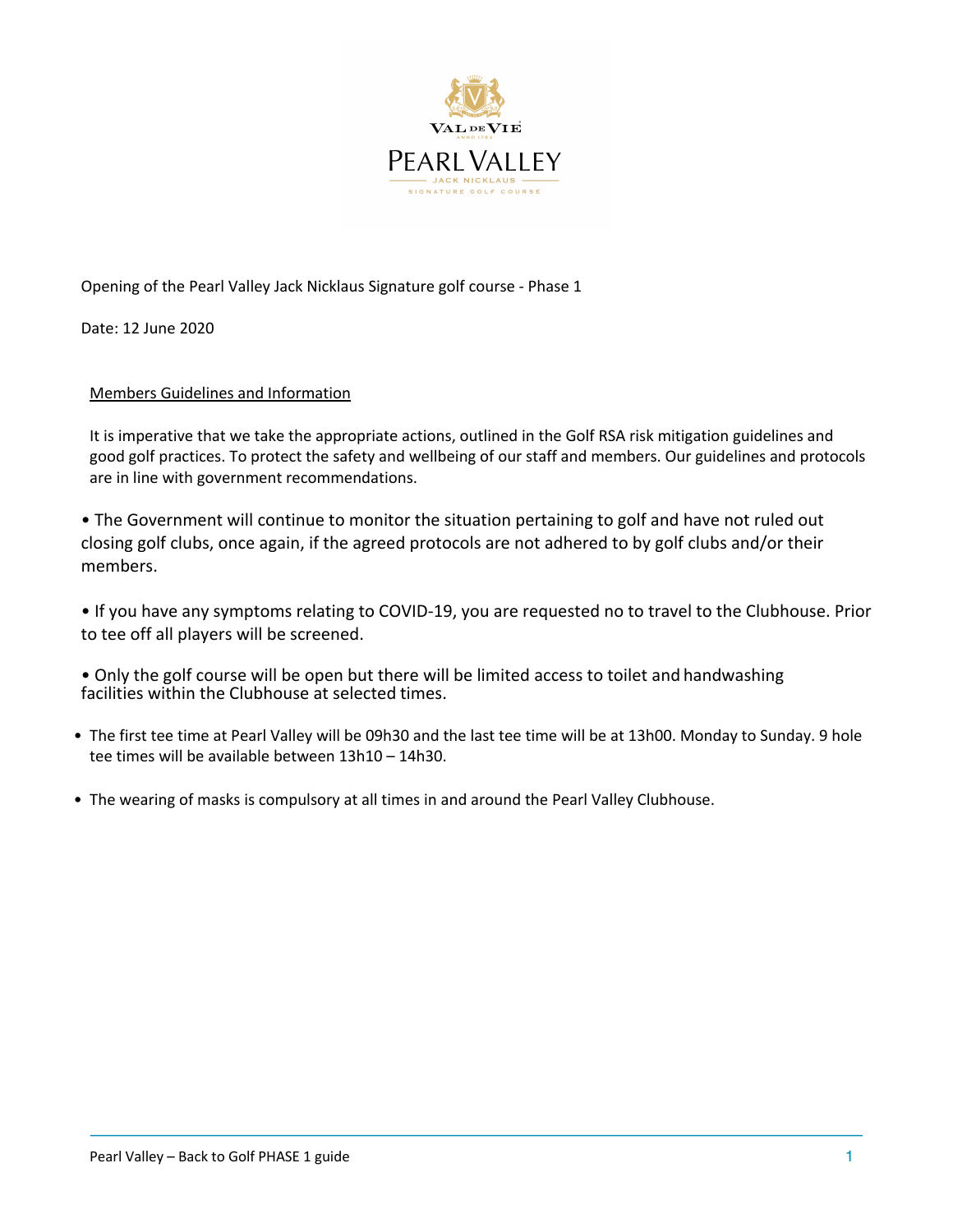

# Members Guidelines and Information

- Golfers **MUST** start from the first tee only and a receipt of check-in is required prior to play.
- Physical distancing of 2 meters to be adhered to at all times in the car park, Clubhouse area and on the golf course.
- The greenkeeping staff may be working split shifts (AM / PM) daily and we requestthat members always give right of way to the greenkeeping staff.
- It is encouraged that, whenever possible, members should play with family members living in the same household.

The following Club Facilities will remain CLOSED in Phase 1:

- Locker rooms and showers (with the exception of toilet and hand washing facilities)
- Bar and restaurant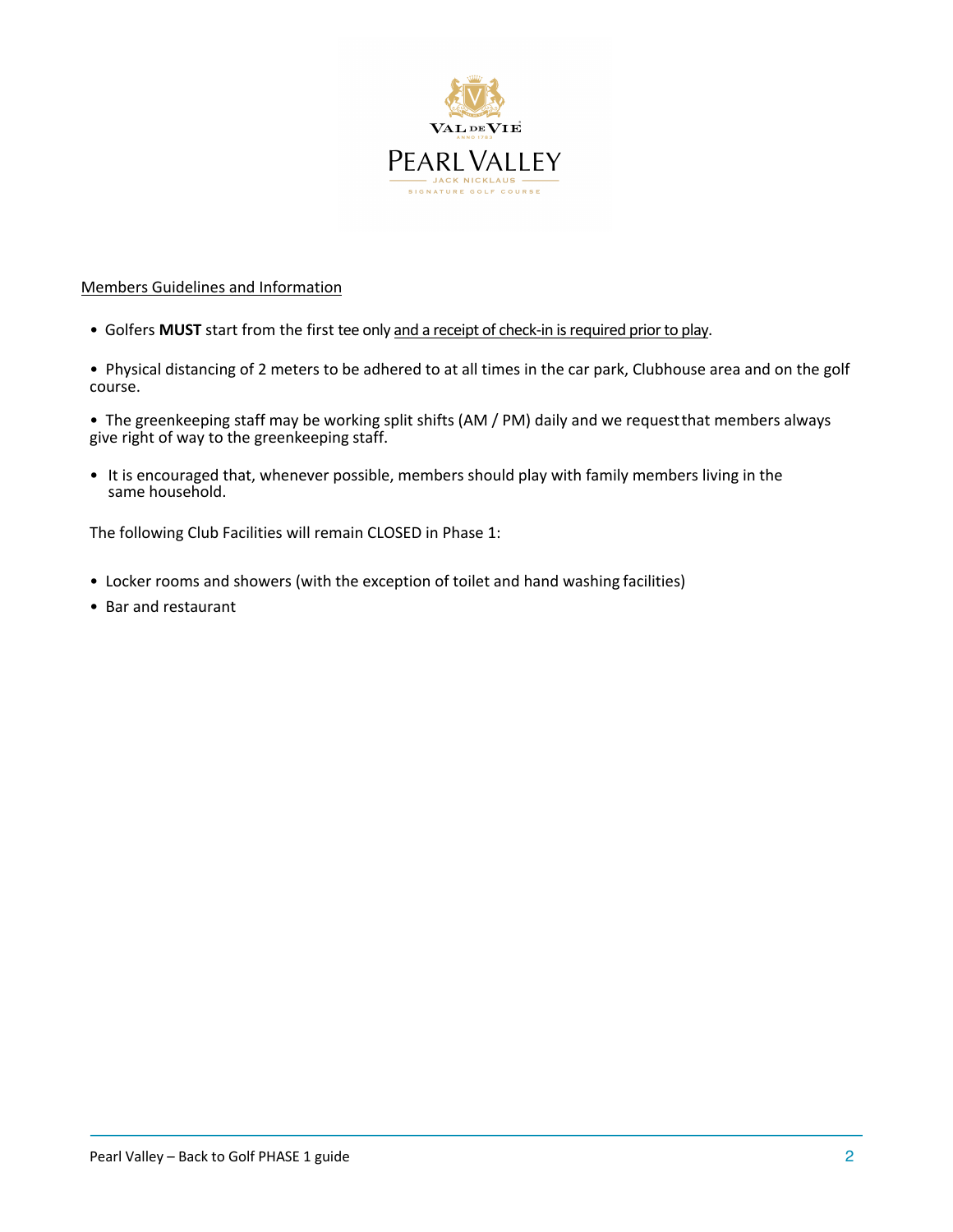

### Booking a Tee Time

- Members can only book tee times online. Any member who is not able to do so may call the club, Monday to Friday between 08h00 – 17h00.
- Estate residents wishing to play need to email the golf shop golfshop@pearlvalley.co.za or call 021 867 8000. The golf shop telephone line will be manned Monday to Friday from 08h00 to 17h00.
- At the time of booking, all names booked must be accurate to assist with contact tracing.
- Substitutions and/or changes will not be permitted on the day.

• Tee time intervals are set to 12 minute intervals between groups to assist with physical distancing guidelines.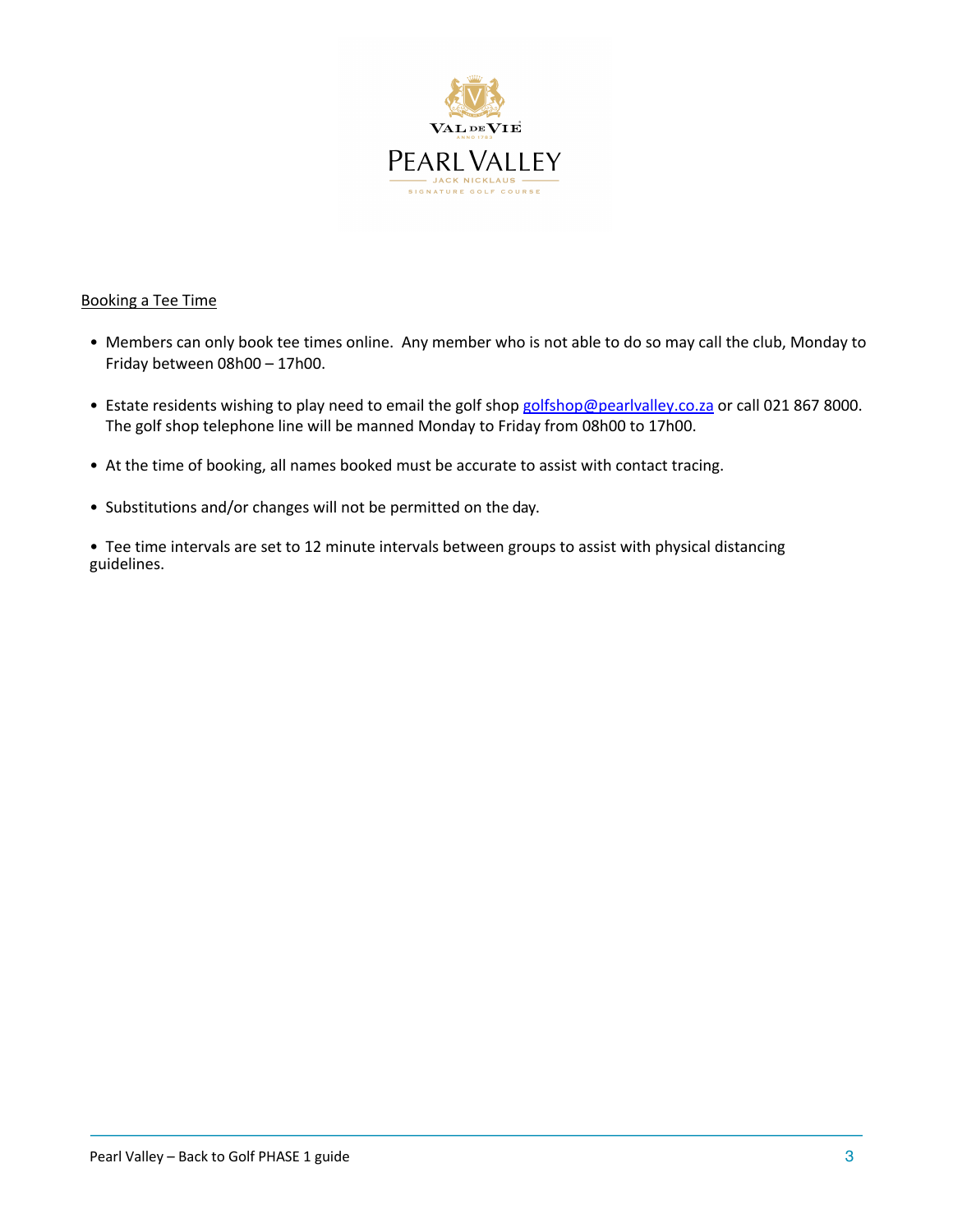

### Prior to Arrival

- Please wash/sanitise your hands before traveling to the Club.
- Please bring your own food and water. A limited halfway offering will be available on a grab-and-go basis only.
- Wash your golf equipment before you leave home.

• Ensure you have a sufficient numbers of golf balls, tees and ball markers to avoid having to exchange equipment with others.

• Familiarise yourself with the guidelines and restrictions in place at the Club, as outlinedin this document. Presented by Golf RSA.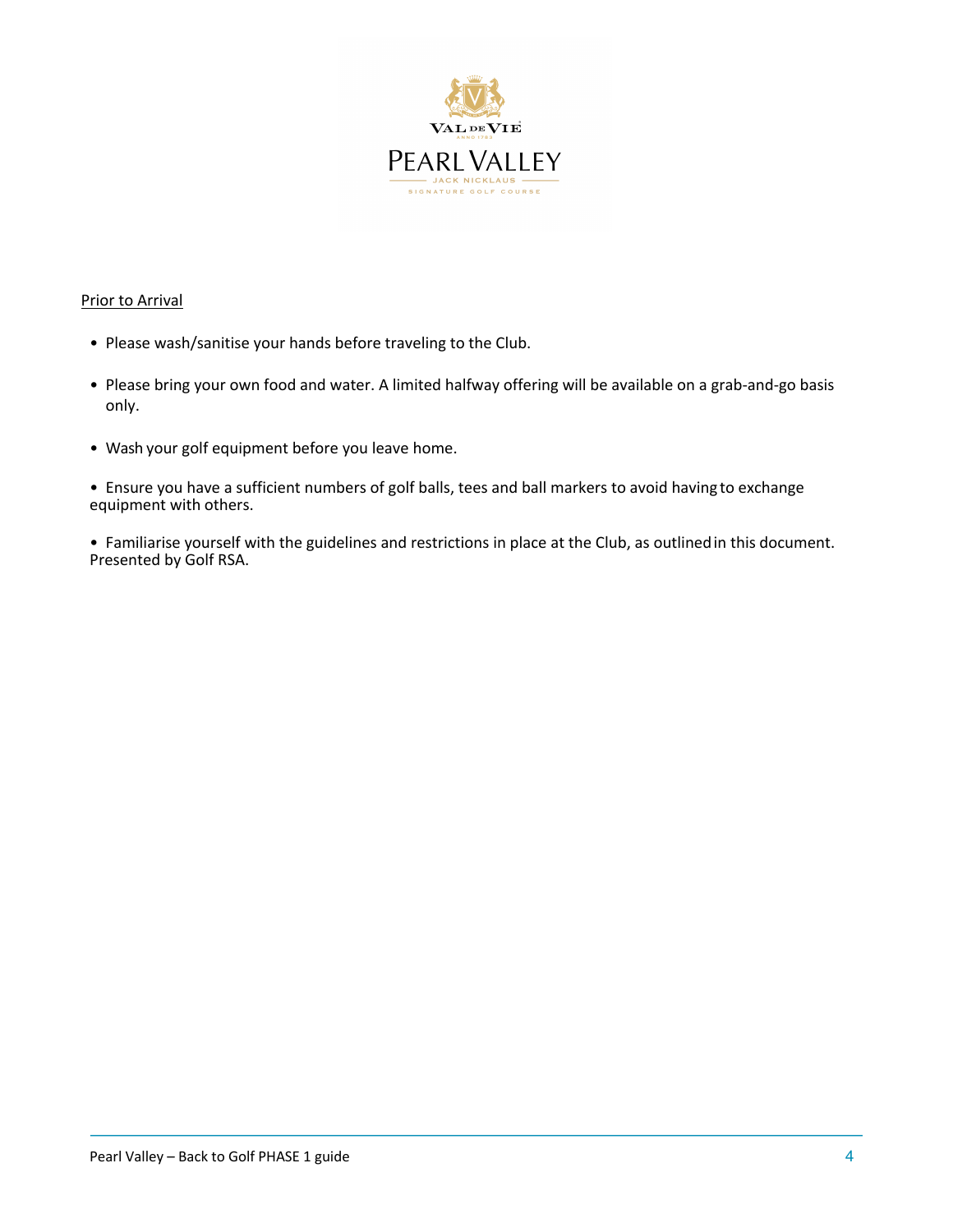

### Arrival and Check-In

• Members are requested to walk or use their carts when making their way to the Club.

• Members should travel to the Club on their own or with family members only. Carpooling with other members not living in the same household is discouraged.

- Members should not arrive at the Club more than 20 minutes before their scheduled tee time.
- Check-in for Pearl Valley members will be downstairs in from the staging area.
- All Estate residents checking in must do so upstairs in the Golf Shop only.

• Where possible, members are asked to leave a parking space free between each car to facilitate physical distancing in the car park.

• Members are requested to observe physical distancing and refrain from congregating in groups in the car park, on the putting green or first tee.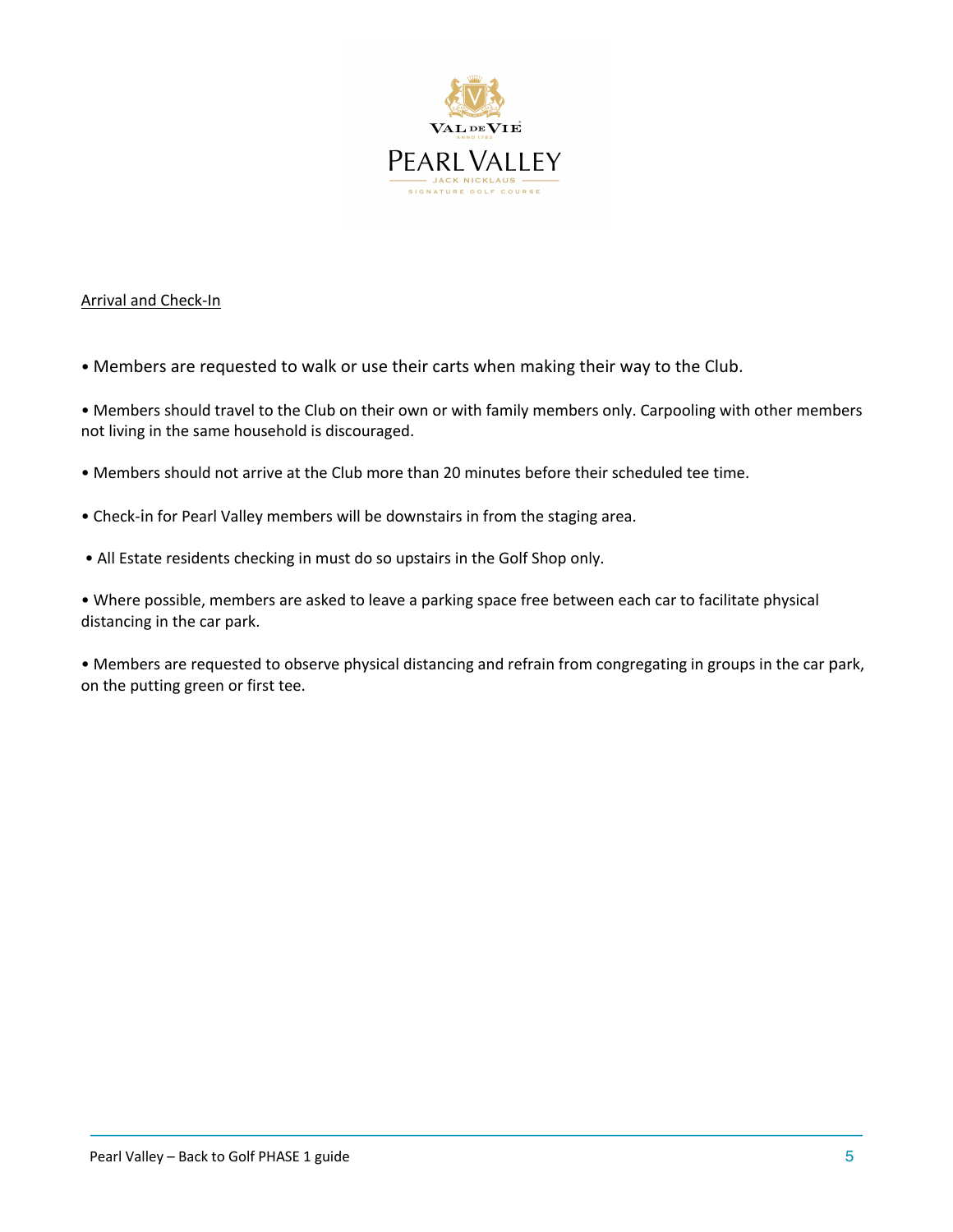

### **Clubhouse**

• Clubhouse facilities including locker rooms, bar and restaurant will remain closed until further notice.

• Toilets will be open in the halfway house daily from 08h00-17h30. However, members are asked to use these facilities only if necessary.

• Toilets will be attended by a member of staff to ensure physical distancing is adhered to and regular sanitation is carried out.

• There will be one Clubhouse staff member on duty to clean where applicable, sanitise touch points and guide members.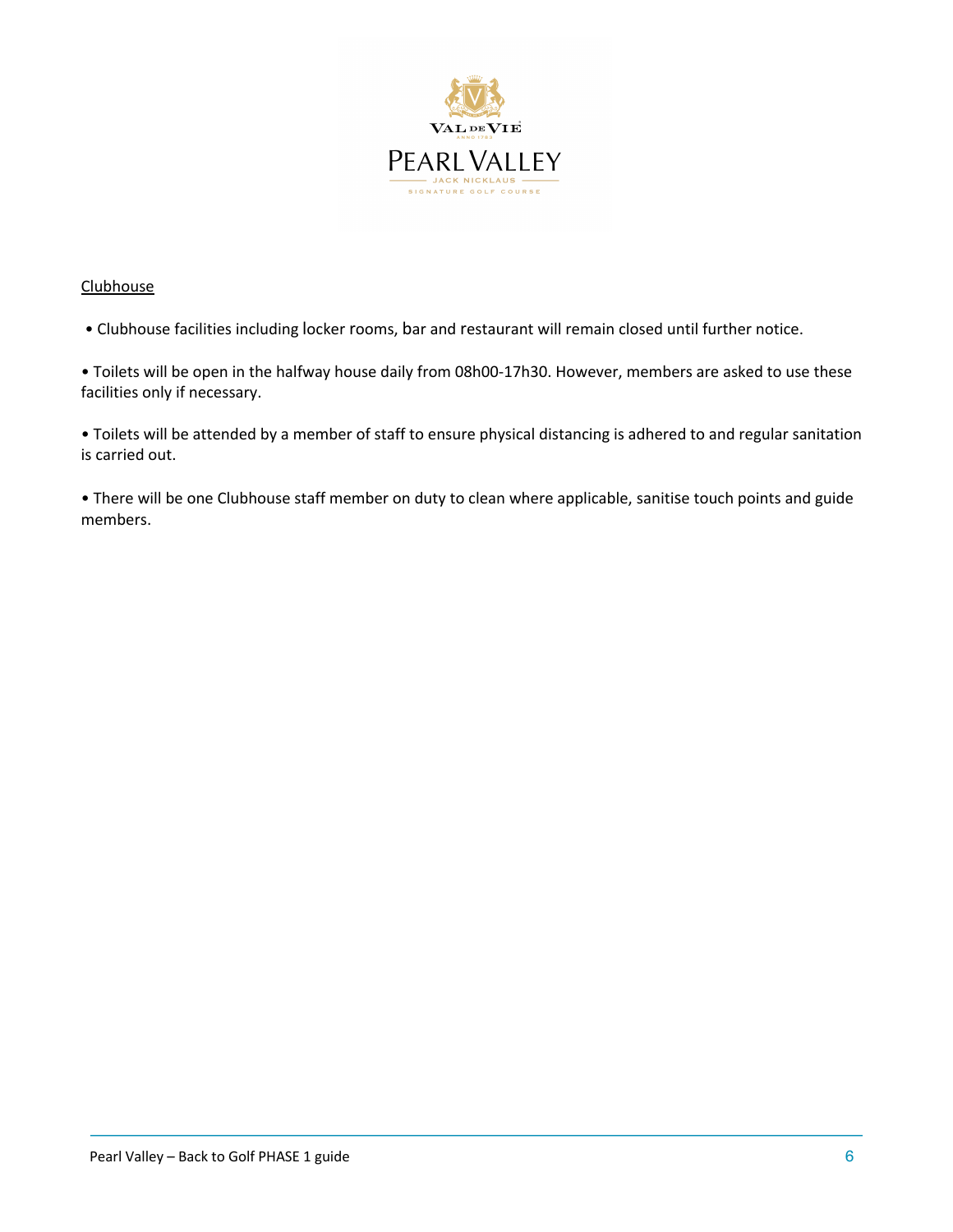

# Driving Range and Practice Facilities

- Range will be open from 09h00 daily.
- 15 bays will open, 2 metres apart.
- No balls will be stacked on the range.
- Balls will be provided to all playing golfers only, 20 minutes prior to tee off.
- Golfers will be given one bucket of balls to warm up with. Once the golfer is done he/she will need leave the practice facility.
- A member of staff will be stationed on the range to ensure that all the necessary safety measures are in place.
- Once the bays are all occupied, we will start with the ticketing process as soon as the first bay becomes available the next number will be allowed to use that bay.
- The chipping and putting green by the clubhouse may be used but it is required that your own golf balls are used. Strict social distancing must be adhered to at all times.
- Last balls will be at 14h30 on the main range and the members range will close at 16h00.
- The members range will be open for **Pearl Valley members ONLY – Membership Cards will be required to receive balls**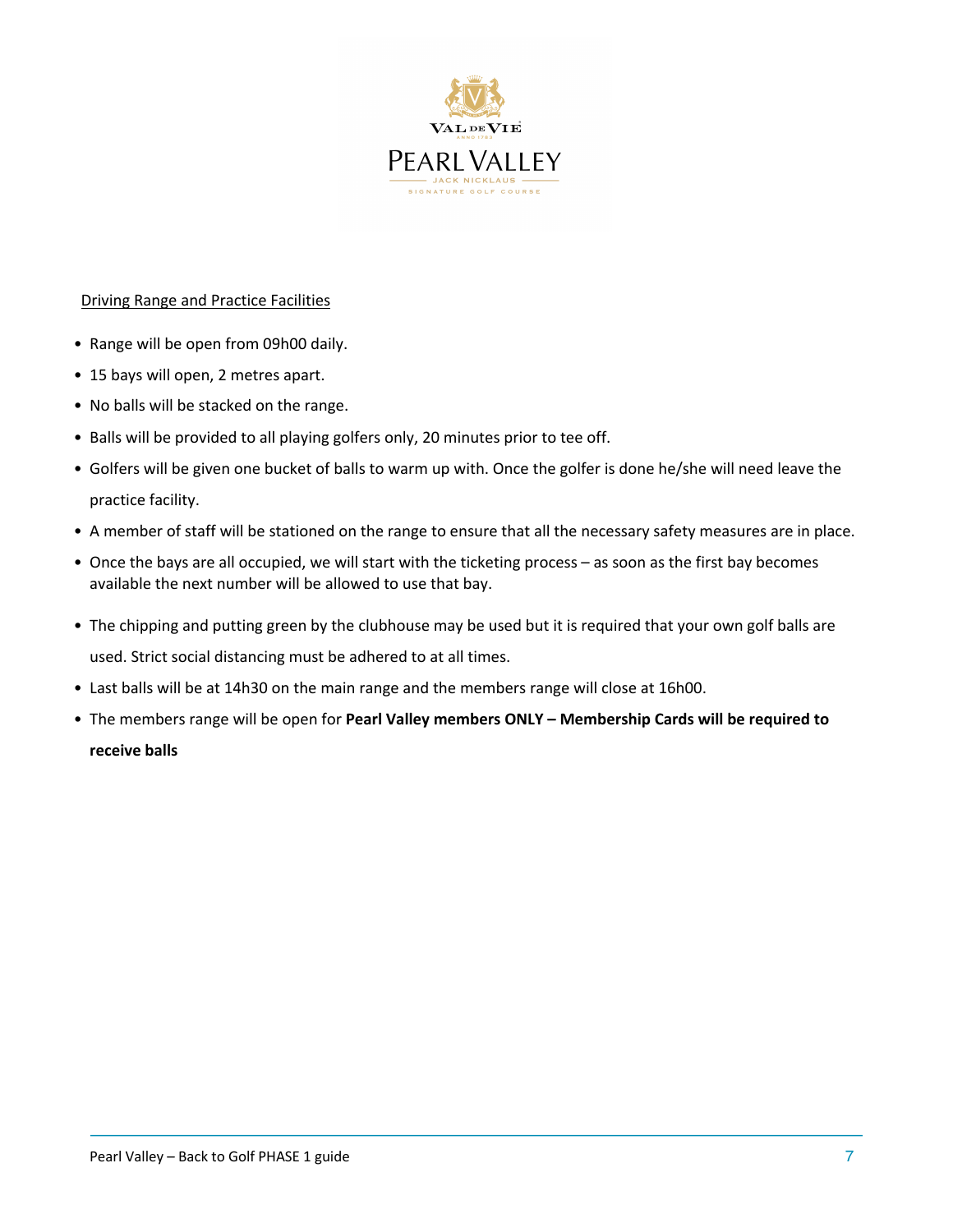

### First Tee

- Members are requested not to arrive at the first tee until the group in front have reached the green.
- Tee time intervals must be observed to ensure adequate distancing between groups.
- Scorecards will be available on the first tee only.

#### Golf Carts

- Golf carts are not available for hire and members will need to make use of their own carts. The Club will assist any member who has a medical condition limiting them from walking.
- Golf carts will be sanitised.

• There is a social distance policy of one player per cart, there is however an exceptionwhere family members play together.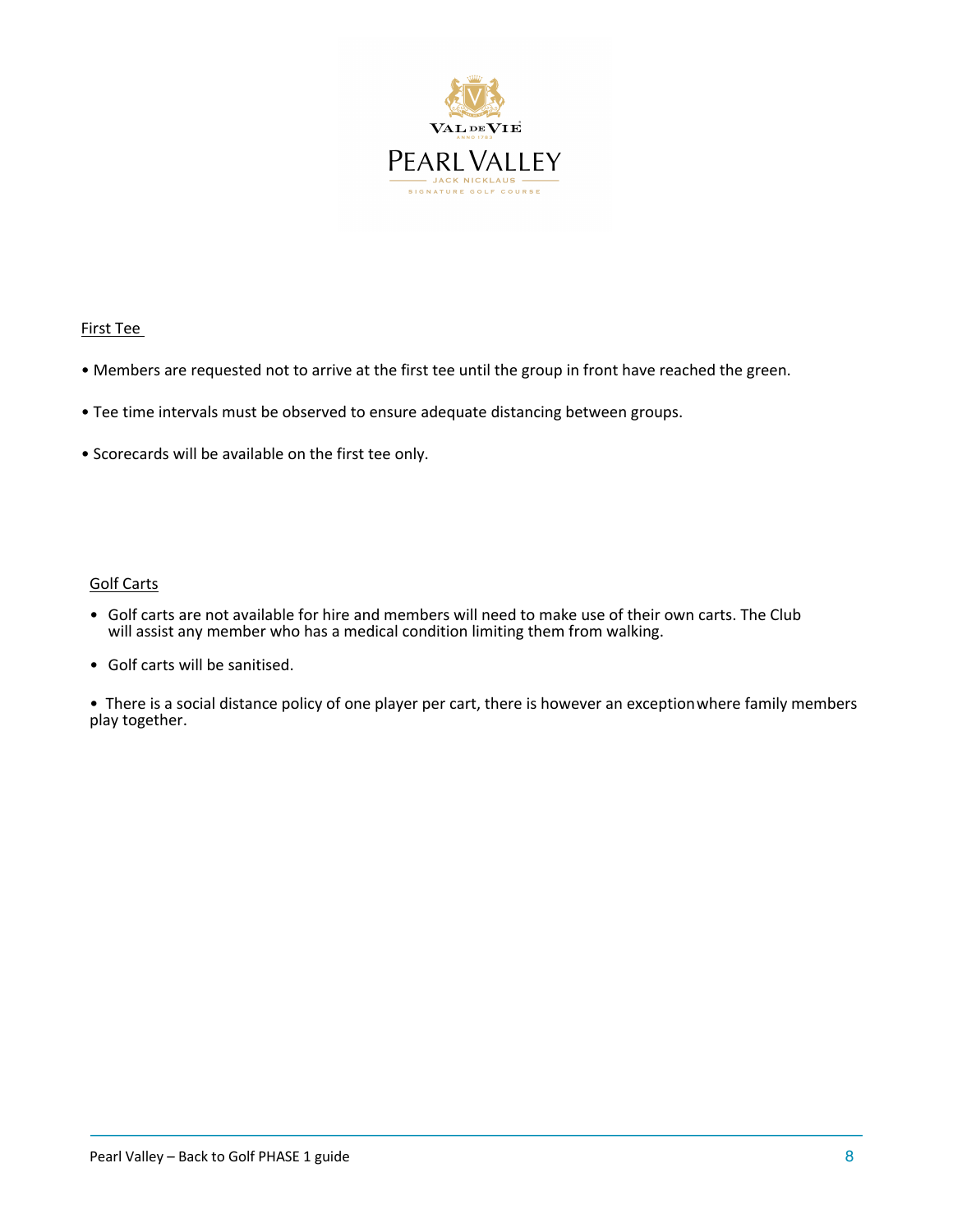

#### Golf Course

- Physical Distancing of 2 meters must be observed on the golf course at all times.
- Players should not approach any tee until the group in front have reached the fairway.
- Do not exchange or share equipment, food or drinks with playing partners.
- Hand sanitising units will be available at various points around the golf course.
- Flags will be on the greens, and a handless ball retriever will be in the cup to ensure easy ballretrieval with your foot or club.
- Please do not touch/remove the flag at any time or touch the cup.

• There will be no rakes in bunkers. Members are asked to smooth over the sand withtheir foot and/or club or carry their own rake on their carts. The temporary local rule of being able to place your ball within one club length will apply.

• If your ball is lost, unplayable, or in a penalty area, do not take an option under the rules that involves doubling back on your position on the course. Instead, use an option that allows you to keep your position on the course i.e. if in doubt hit a provisional ball.

- Waste bins and ball washers have been removed/covered.
- Water fountains on the course will not be available.
- All on-course toilet facilities will be open.

• The fact that physical distancing is part of our lives now does not give any golfer the right to fall behind and justify slow play. As with normal play keep up with the golfers in front and keep them in sight. There will be limited presence of course marshals at this stage.

**PLEASE NOTE: All golf cart paths are closed for general exercise. Golfers only from 09h00 to 17h00**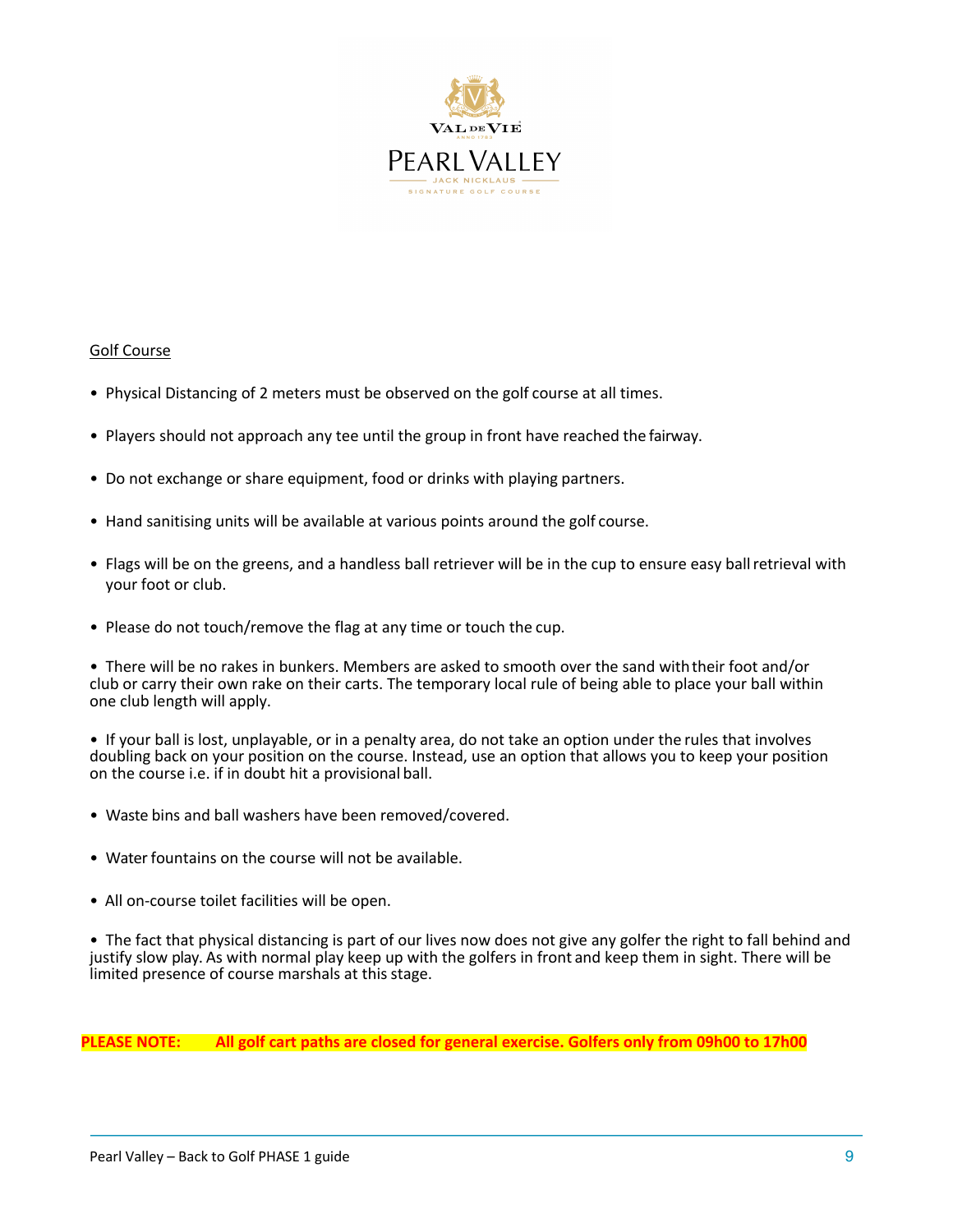

# Post-Round

• Avoid post-round embraces associated with the etiquette of the game such as handshakes and high-fives.

# • Members are asked to leave the Club immediately after completing their round.

• Should you develop any COVID-19 related illnesses post-round, please contact the club as soon as possible on 021 867 8000 and email damian.wrigley@pearlvalley.co.za as this is essential for contact tracing.

• Enter your score via your HNA phone app, please do not use the terminal in the Clubhouse as it will be switched off. If you have trouble entering your score please email GolfShop@pearlvalley.co.za with the date you played, your adjusted gross and which tees you played from with the date you played.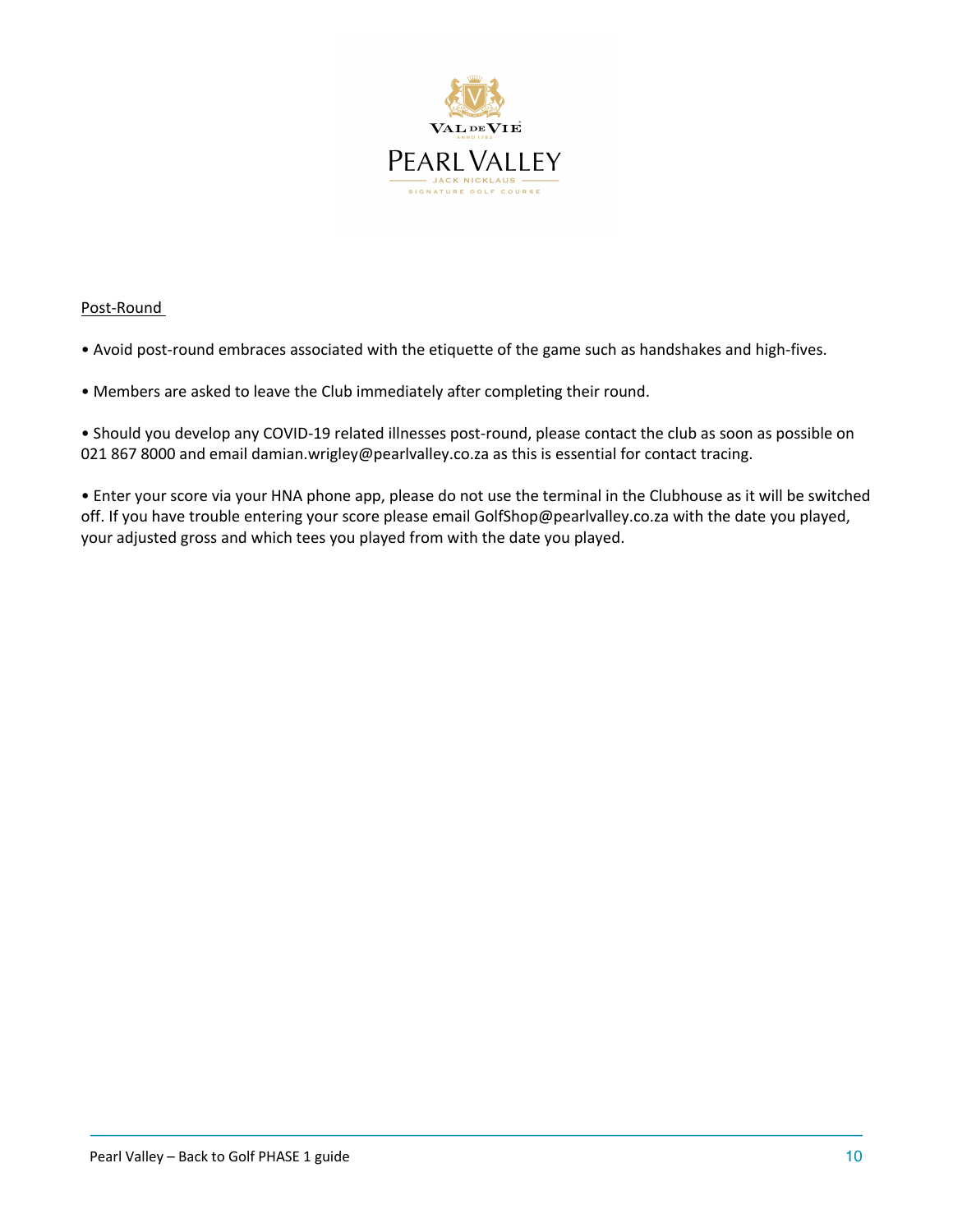

# Rules of Golf Changes During COVID-19

In these unprecedented times, certain adaptations to the rules have been implemented by the R&A. The changes for casual golf are outlined below:

### Bunkers

• Members are asked to take due care when smoothing bunkers. The local rule of placing your ball in a bunker within one club length no nearer the hole will be in play for as long as we do not have bunker rakes allowed.

### **Holes**

• Due to our ball retriever units in the hole, the ball will be able to fall below the surface of the putting green. In the event of a pool noodle or upside-down cup being used, the ball will be deemed to be holed even though it may not fall beneath the surface of the ground.

### Entering scores

• Although these are unprecedented times scores should be entered as normal, please make use of the HNA app. If you cannot please mail golf@pearlvalley.co.za your score entry together with the course from which you played.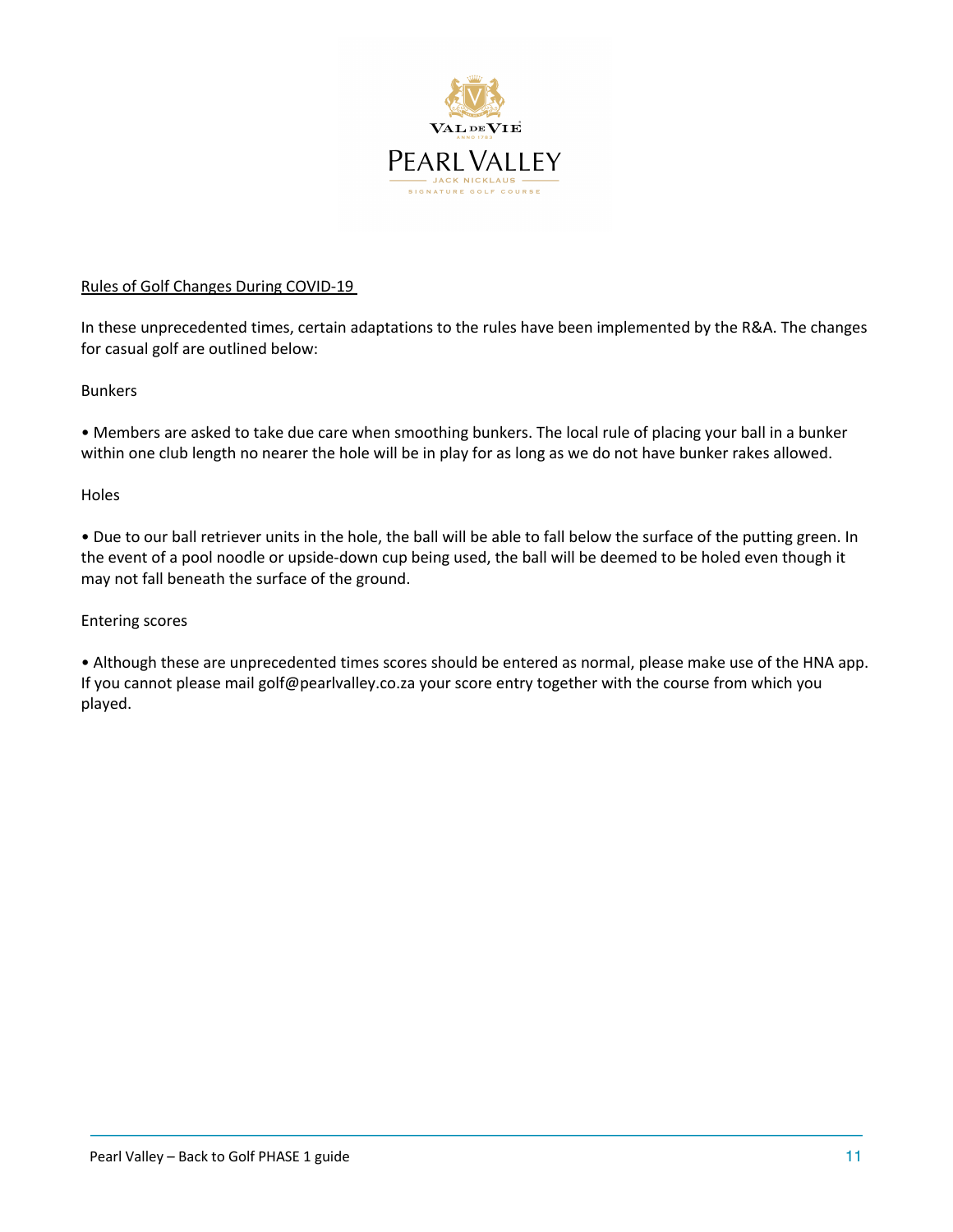

### Our Staff

The safety of the staff at Pearl Valley is of the utmost priority at this time and all precautions have been taken during the COVID-19 outbreak. All staff will receive training on COVID-19 safety and sanitation protocols. Outlined below are the procedures in place:

### Check-in and Cleaning Staff

- Check-in staff will adhere to physical distancing guidelines at all times.
- Staff will wear the necessary PPE such as gloves and face masks.
- Hand washing and sanitising guidelines will be strictly adhered to at all times.

• Staff are requested to complete a 'Self-Declaration Form' confirming that they have no symptoms of COVID-19 and will be screened regularly.

### Greenkeeping Staff

- Staff may be divided into two teams that work either an AM or PM shift.
- Breaks and start times are staggered.
- Staff are working alone, whenever possible.
- All gators, tractors and other machinery are limited to one member of staff per vehicle.
- All necessary PPE equipment is provided.
- Hand washing and sanitising guidelines will be strictly adhered to at all times.
- Machinery is washed and sanitised after every use.

### Administration Staff

• The administration team will continue to work remotely from home and answer member and visitor queries via phone and email.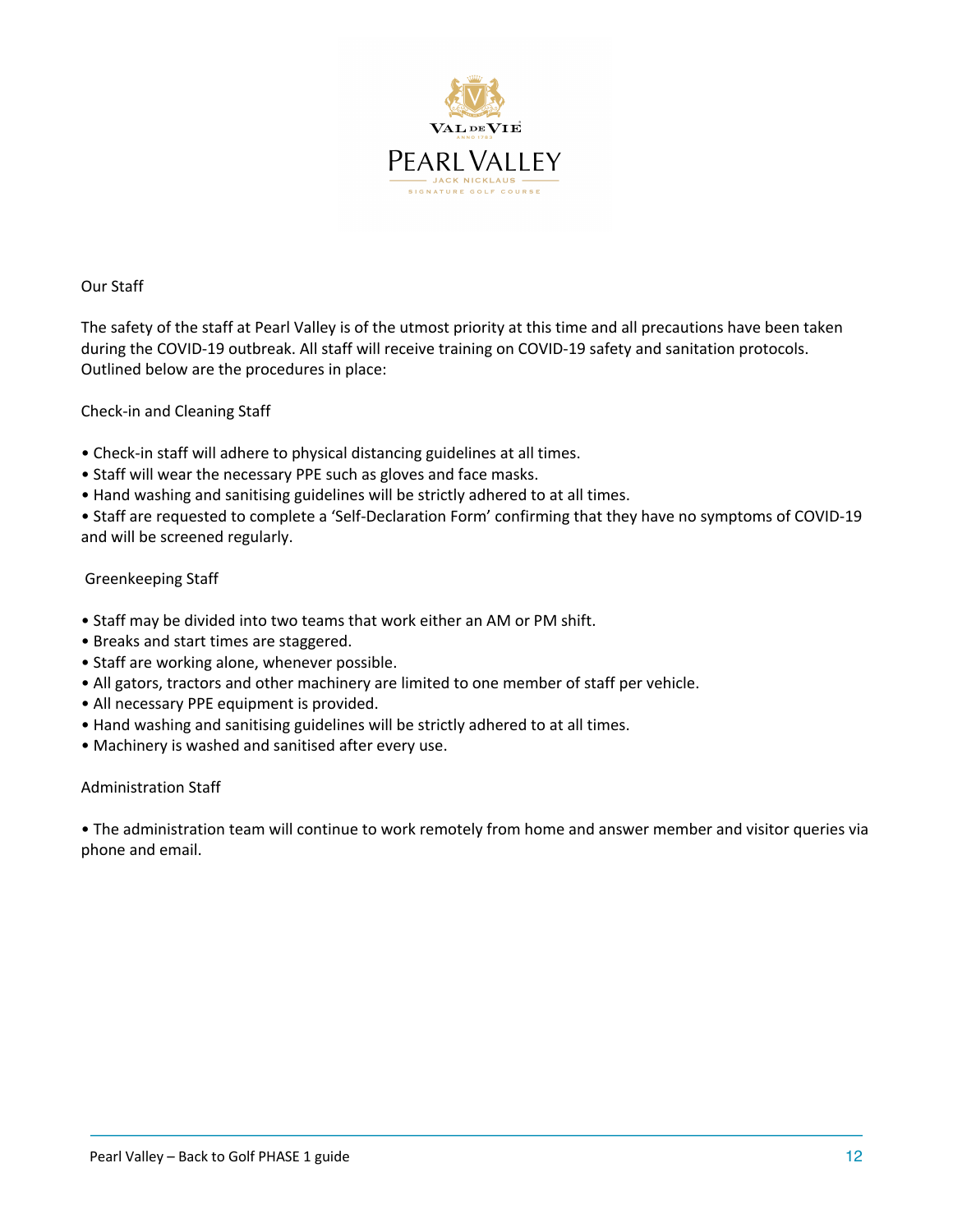

Competitions at Pearl Valley

• Competition play will be put on hold until such time as we are comfortable with the flow of the operation.

• The format for the competitions will be decided on by the Golf Committee but will be restricted to better ball, match play and individual formats only.

• Members who book on these days are expected to play in the competition, the competition fee of R50 will be deducted from your Club account. Please ensure your Club account has sufficient funds. Insufficient funds will result in disqualification from the competition.

• On completion of your round please put your signed scorecard into the competition box which will be located on the scoring table. The box will be taken back into the shop at 16h30 and the winning scores will be posted on spotlight social at 17h00. The winner's vouchers will be credited to your shop account and in the event of prizes being awarded, these will be delivered to your residence by one of our golf team members. Please contact Jaco Coetzee (jaco.coetzee@pearlvalley.co.za) should you not wish for this to happen.

• One scorecard is acceptable per flight.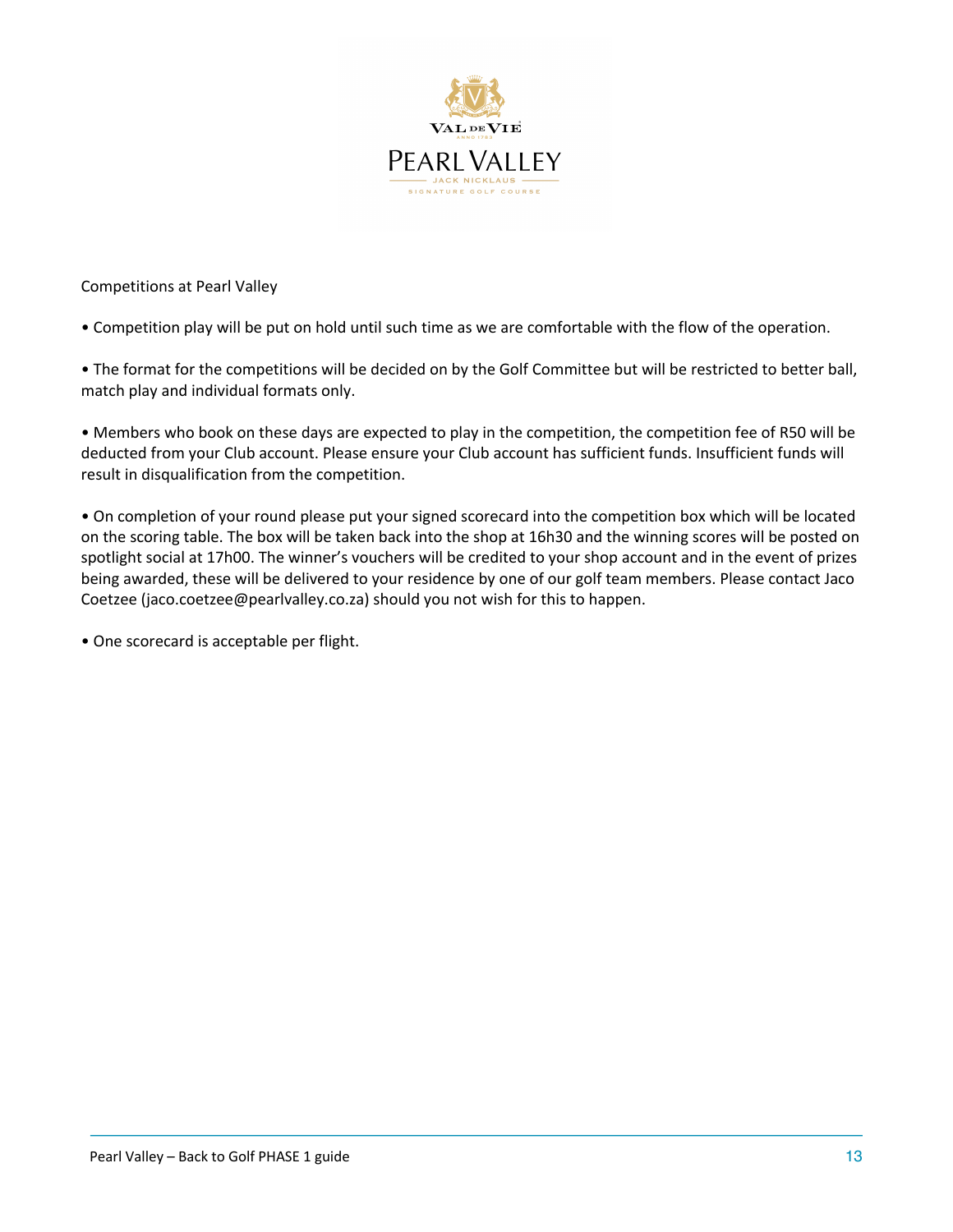

#### The Golf Shop

- The Golf Shop will be open at this phase but only in a limited capacity
- We support a "no touch" trade policy

• Where possible please contact Calvin directly for an order which we can deliver or make use of the online store where possible. Credit Card payment will be accepted. All credit card machines will be sanitised after each use.

• There will be a restriction of four customers allowed into the shop at one time. Pleasewait outside the shop until one of the shop staff attends to you. Please adhere to the social distancing markers that have been placed on the floor.